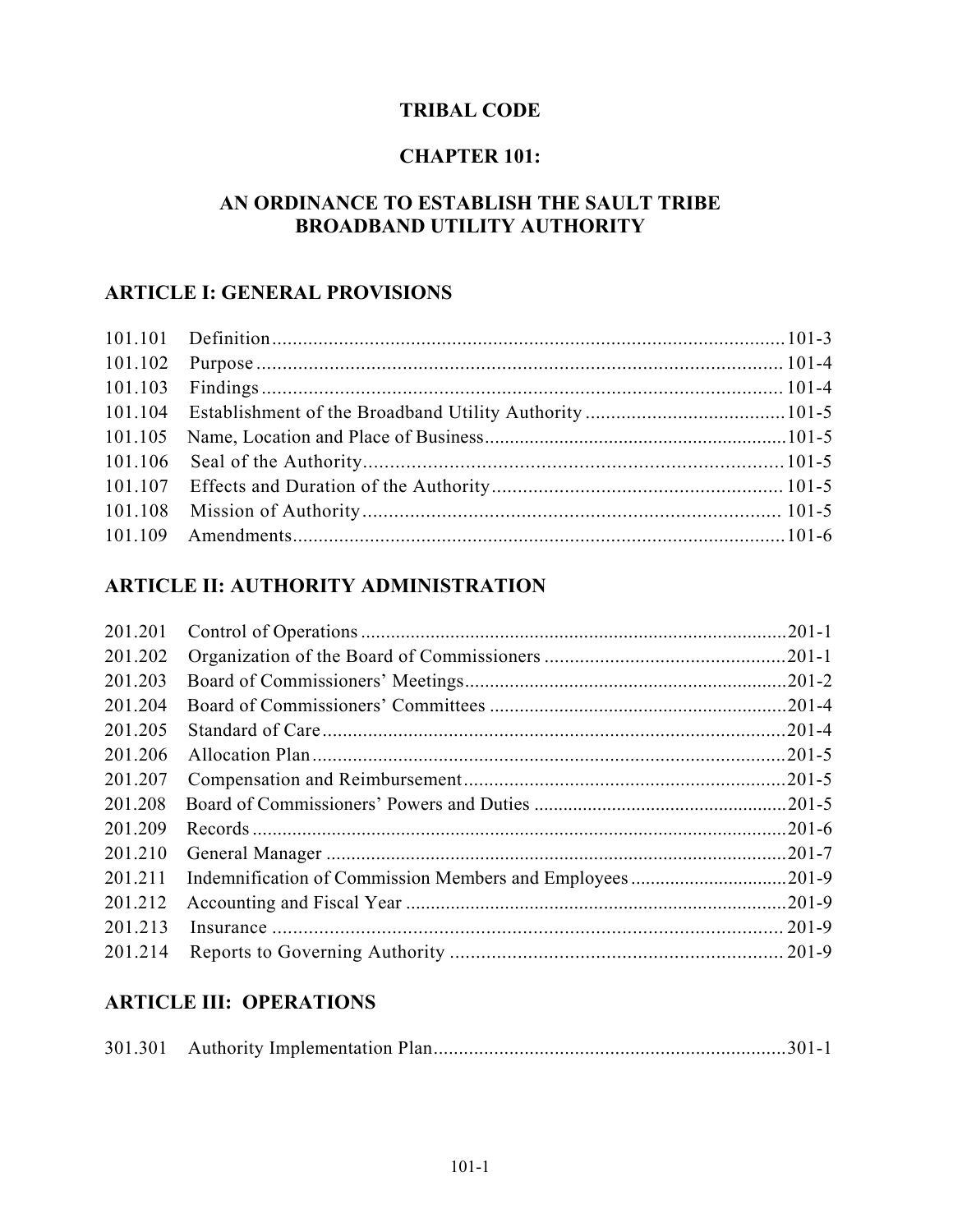| <b>EXHIBIT A</b> – Sault Tribe Broadband Utility Authority Administration Address and  |  |
|----------------------------------------------------------------------------------------|--|
|                                                                                        |  |
| <b>EXHIBIT B</b> – Sault Tribe Broadband Utility Authority Initial Implementation Plan |  |
|                                                                                        |  |

# **HISTORY NOTE:**

#### Current Ordinance:

 Resolution 2022-82, adopted March 1, 2022, enacts Chapter 101: An Ordinance to Establish the Sault Tribe Broadband Utility Authority, effective immediately.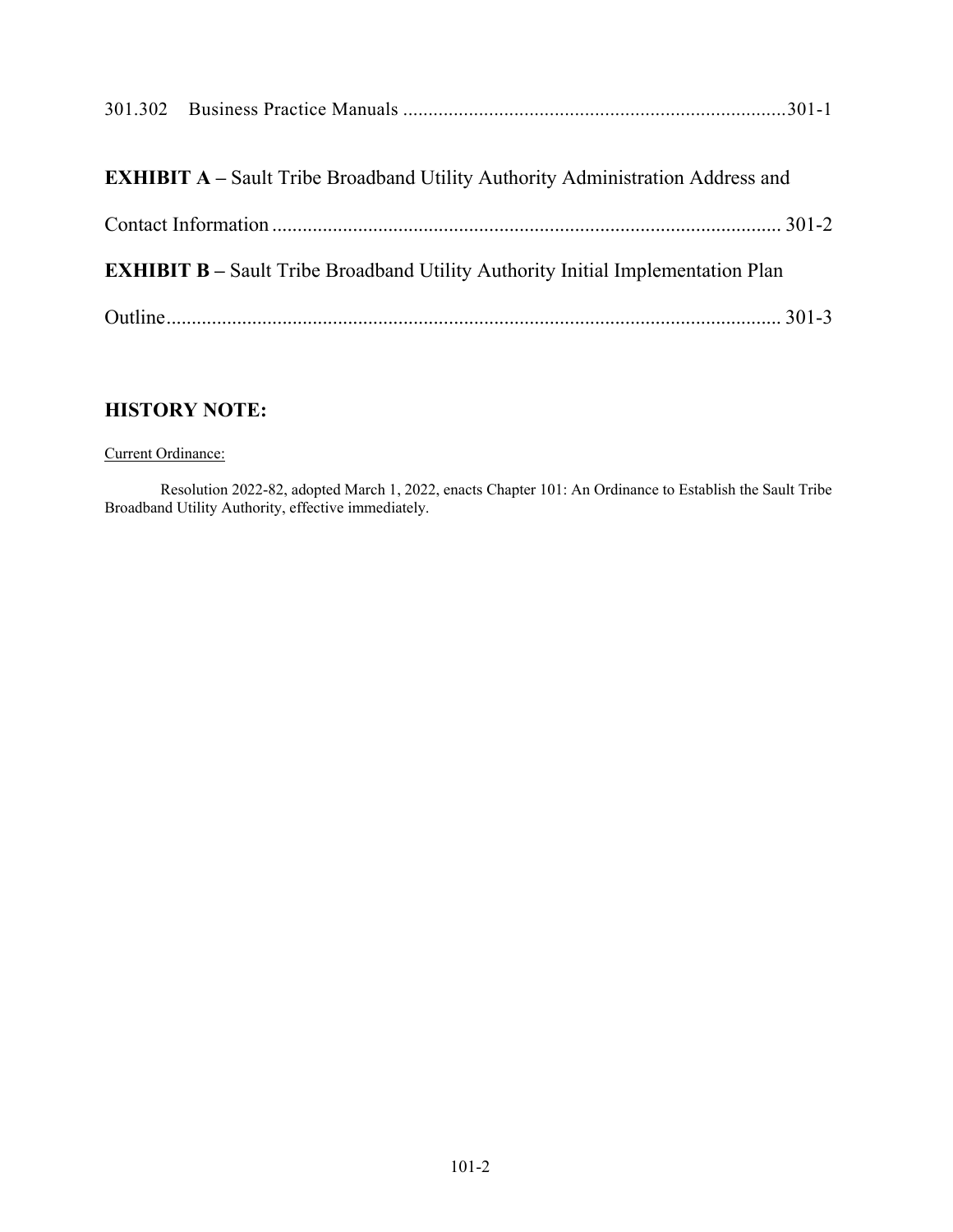#### **CHAPTER 101:**

# **AN ORDINANCE TO ESTABLISH THE SAULT TRIBE BROADBAND UTILITY AUTHORITY**

#### **ARTICLE 1**

#### **GENERAL PROVISIONS**

#### **101.101 Definitions**

**Authority** - means the Sault Tribe Broadband Utility Authority established pursuant to this Governing Ordinance.

**Authority Customers** - means any individual, business, or government entity which is provided or seeks to have provided services from the Authority.

**Authority Implementation Plan** – means the initial plan of how the Authority will operate and function as an on-going business.

**Authority Office(s)** - means the current or future facility or facilities of the Authority which are used for conducting general business.

**Board of Commissioners** - means the governing body of the Authority pursuant to this Governing Ordinance.

**Board of Commissioners Meeting –** means scheduled, announced and noticed meetings of the Authority's Board of Commissioners.

**Broadband Utility Services** - means the delivery of internet services through a broadband system to individuals both on and off the Reservation to an agreed-upon point of delivery. This includes all activities incident to the delivery of broadband services, including, but not limited to, development of infrastructure, asset acquisition, construction, and/or the operation of broadband service infrastructure (e.g., generation, transmission, distribution and control area services) as may be required to effectuate delivery of broadband services generated to the end user.

**Business Practice Manuals –** mean the written compilation of documents developed by the Authority describing in detail how the Authority operates as a provider of Broadband Utility Services.

**Commissioners** - means members of the Authority's Board of Commissioners pursuant to this Governing Ordinance.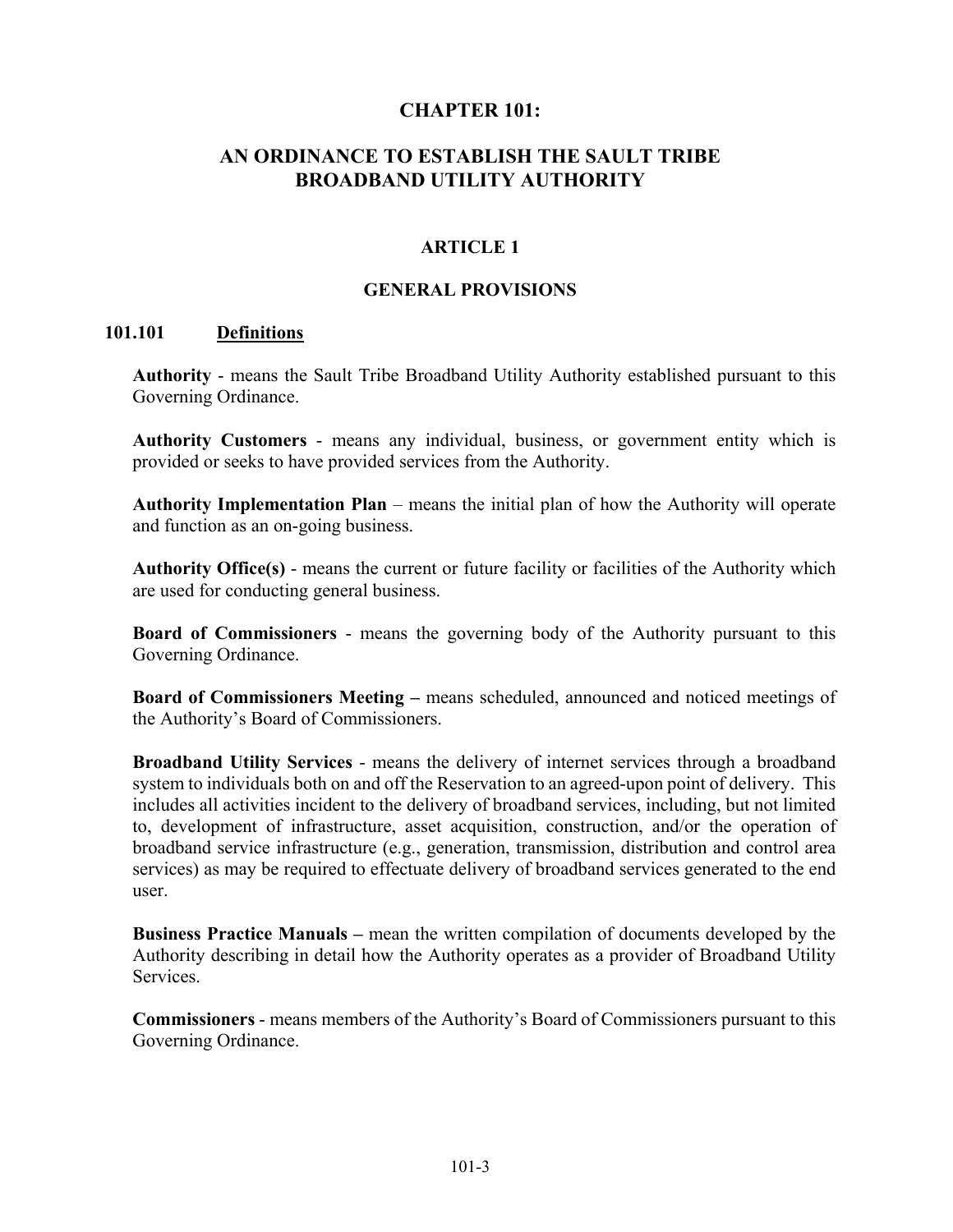**Commission Members -** means those persons appointed by the Tribe's Board of Directors to govern and manage the affairs of the Sault Tribe Broadband Utility Authority's mission pursuant to this Governing Ordinance herein which are not forbidden by law, this Governing Ordinance, or the Tribe's Constitution and Bylaws.

**General Manager** - means a person employed under a written employment contract who shall be responsible to the Board of Commissioners.

**Governing Authority** - means the Sault Ste. Marie Tribe of Chippewa Indians Board of Directors, the governing body of the Tribe authorized under the Constitution of the Sault Ste. Marie Tribe of Chippewa Indians to approve and implement this Ordinance.

**Governing Ordinance** - means local law set forth by the Tribe's governing body authorizing the establishment of the Sault Tribe Broadband Utility Authority, its Board of Commissioners Members, and other requirements as described in the document.

**Rates** - means the charges established in rate schedule(s) for services provided to a customer.

**Reservation** - means all those lands on and within the exterior boundaries of the Tribe's Reservation and shall include all lands owned in fee or held in trust by the Tribe.

**Tribal Constitution** - means the Constitution and By-Laws of the Sault Ste. Marie Tribe of Chippewa Indians.

**Sault Tribe Broadband Utility Authority** - means the Sault Tribe Broadband Utility Authority established pursuant to this Governing Ordinance.

**Tribe** - means the Sault Ste. Marie Tribe of Chippewa Indians.

#### **101.102 Purpose**

 The purpose of this Governing Ordinance is to establish the Sault Tribe Broadband Utility Authority and to set forth the terms governing the activities of the Sault Tribe Broadband Utility Authority.

#### **101.103 Findings**

The Governing Authority hereby makes the following findings:

 (1) The Tribe has access to resources enabling the Tribe to provide Broadband Utility Services to customers within and around the Tribe's Reservation.

 (2) Utilizing the Tribe's resources to provide broadband utility services to areas within and around the Reservation could provide economic benefits to the Tribe and its members, and could further promote the health, safety, and welfare of the Tribe and its members.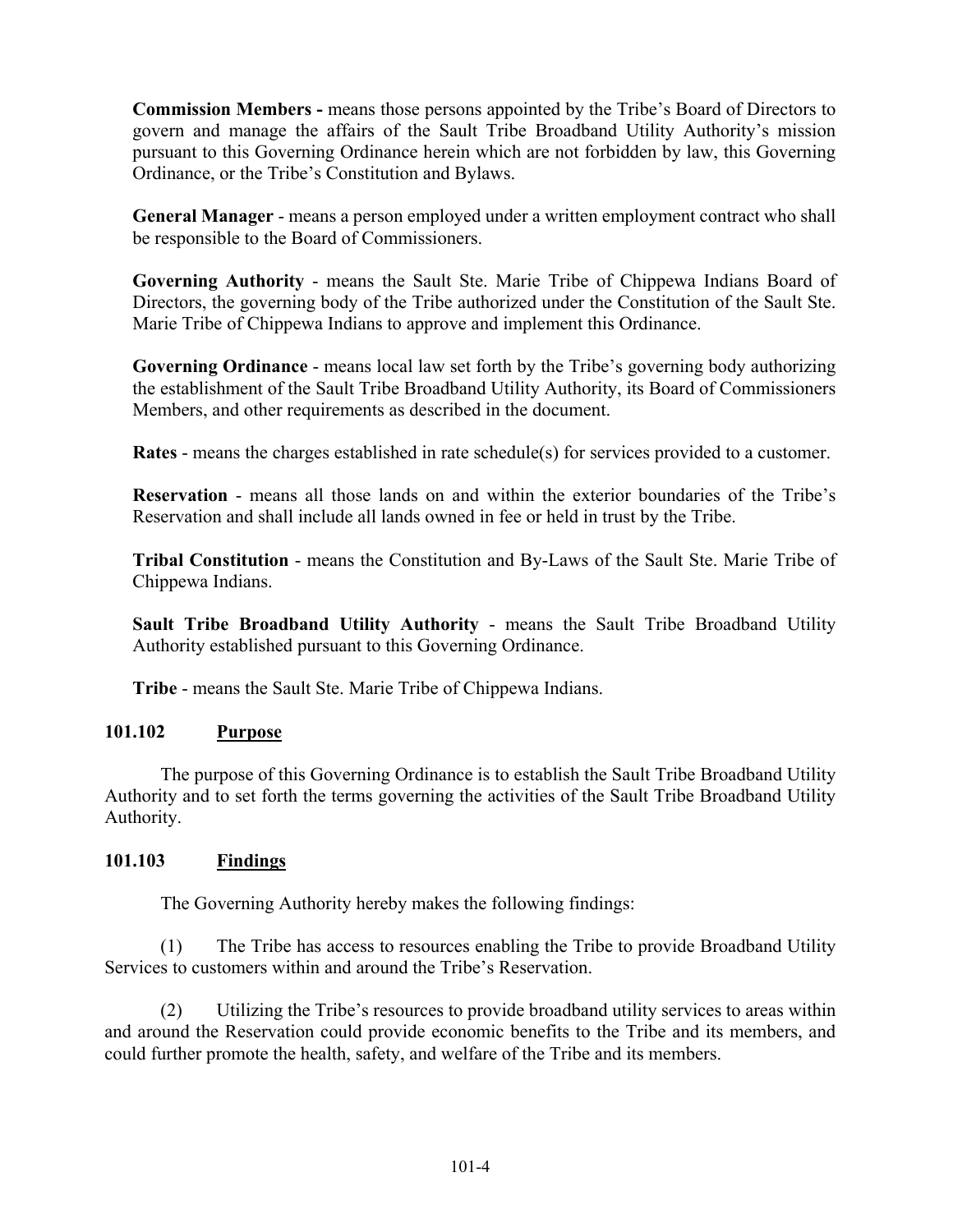(3) Formation of the Sault Tribe Broadband Utility Authority will enable the Tribe to provide broadband utility service to areas within and around the Reservation.

#### **101.104 Establishment of the Broadband Utility Authority**

 (1) The Sault Tribe Broadband Utility Authority (**Authority**) is hereby established. The Governing Authority shall appoint the Authority Board of Commissioners and the Authority shall be operated and governed in accordance with the provisions of this Governing Ordinance and the Tribe's Constitution as well as any subsequent amendments to this Governing Ordinance.

 (2) Consistent with the requirements of 201.201 (**Authority Administration)** in this Governing Ordinance**,** in its initial stages and while locating qualified commissioners, the Governing Authority shall act and function as the interim Board of Commissioners of the Authority for a period not to exceed six (6) months from the adoption of this Governing Ordinance.

#### **101.105 Name, Location, and Place of Business**

 The name of this organization shall be the Sault Tribe Broadband Utility Authority, hereafter called the "**Authority."** The principal place of business and office of the Authority shall be at 523 Ashmun St., Sault Ste. Marie, Michigan 49783. The administrative and mailing addresses are found on **Exhibit A**. The Authority may also have offices at such other places as the Board of Commissioners may from time to time direct.

#### **101.106 Seal of the Authority**

The Board of Commissioners shall adopt a seal in such a form and with such symbols, designs, size, and colors as shall be determined by the Board of Commissioners. The seal shall bear the full name "Sault Tribe Broadband Utility Authority" and the year 2022.

#### **101.107 Effects and Duration of the Authority**

 Upon adoption by the Governing Authority, this Governing Ordinance, including its provisions, attachments and any subsequent amendments become effective immediately, and the duration of the Authority is perpetual.

#### **101.108 Mission of Authority**

 The Authority's mission is to provide **Broadband Utility Services**, as defined herein, to customers within and around the Reservation for the economic benefit of the Tribe and its members, and in furtherance of promoting the general welfare of the Tribe and its members.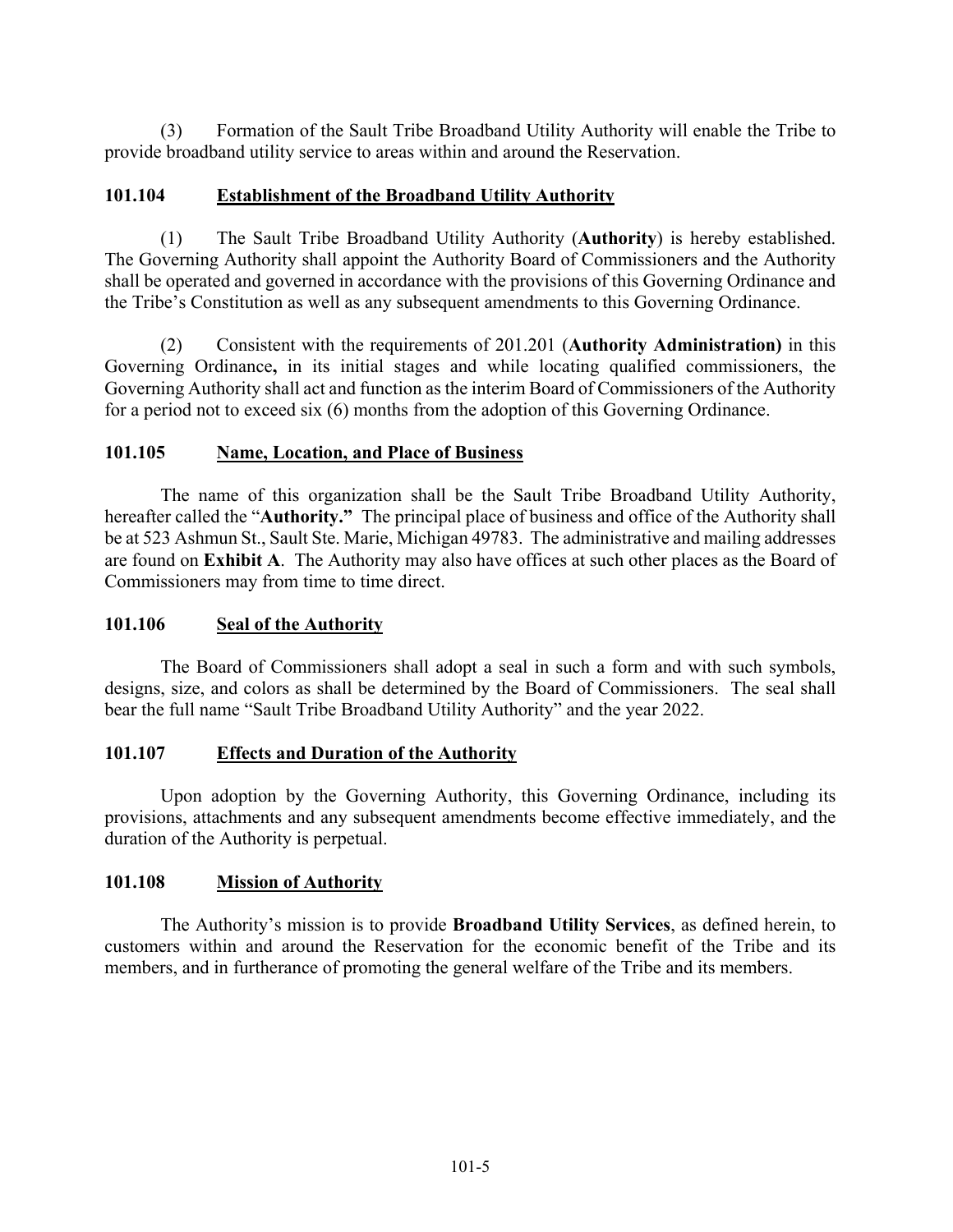# **101.109 Amendments**

 This Governing Ordinance is subject to amendment by the Governing Authority. The Board of Commissioners shall maintain an updated version of this Governing Ordinance, which shall incorporate all enacted amendments, along with such explanatory notes as the Board of Commissioners deems appropriate.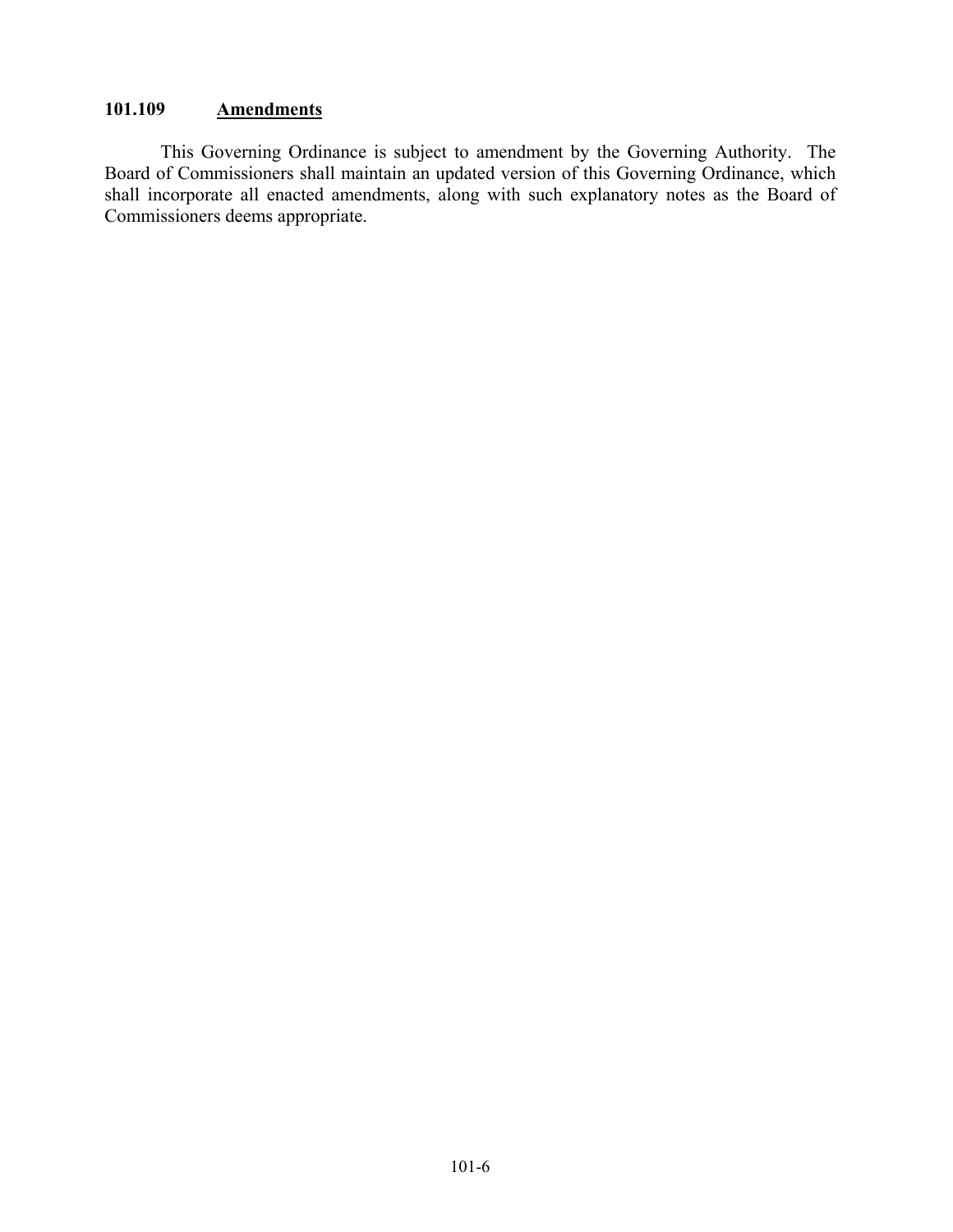#### **ARTICLE II**

#### **AUTHORITY ADMINISTRATION**

#### **101.201 Control of Operations**

 For the purposes of advancing the Authority in its initial stages and while locating qualified commissioners, the persons duly elected or appointed to serve on the Governing Authority shall act and function as the interim Board of Commissioners of the Authority for a period not to exceed six (6) months from the adoption of this Governing Ordinance. All decisions made by the Board of Commissioners during this interim period shall be made in the same manner and through the same process as any decision made by the Governing Authority pursuant to the Tribe's Constitution.

#### **101.202 Organization of the Board of Commissioners**

 (1) The affairs of the Authority shall be managed by a Board of Commissioners composed of seven persons. The Commission Members shall be appointed, and may be reappointed, by the Governing Authority. A certificate of the Secretary of the Governing Authority as to the appointment or reappointment of any commissioner shall be conclusive evidence of the due and proper appointment of the commissioner.

 (2) The Governing Authority shall name one of the commissioners as Chairman of the Board. The Board shall elect from among its members a Vice-Chairman, a Secretary, and a Treasurer; and any member may hold two of these positions. In the absence of the Chairman, the Vice-Chairman shall preside; and in the absence of both the Chairman and Vice-Chairman, the Secretary shall preside.

 (3) The Governing Authority may remove any Commission Member, with or without cause. For the initial Board of Commissioners appointments, Commission Members term(s) of office shall be as follows:

Board of Commissioners Member 1 - A term of 12 months. Board of Commissioners Member 2 - A term of 18 months. Board of Commissioners Member 3 - A term of 24 months. Board of Commissioners Member 4 - A term of 30 months. Board of Commissioners Member 5 - A term of 36 months. Board of Commissioners Member 6 - A term of 42 months. Board of Commissioners Member 7 - A term of 48 months.

 (4) Once the initial Board of Commissioners Member term of service has expired, thereafter, the term of service shall be four years in duration with no maximum number of terms. The Board of Commissioners shall inform the Governing Authority, in writing, at least 90 days, but not more than 120 days, before the expiration of a Board of Commissioners Member's term and may make recommendations regarding reappointment or possible replacement candidates.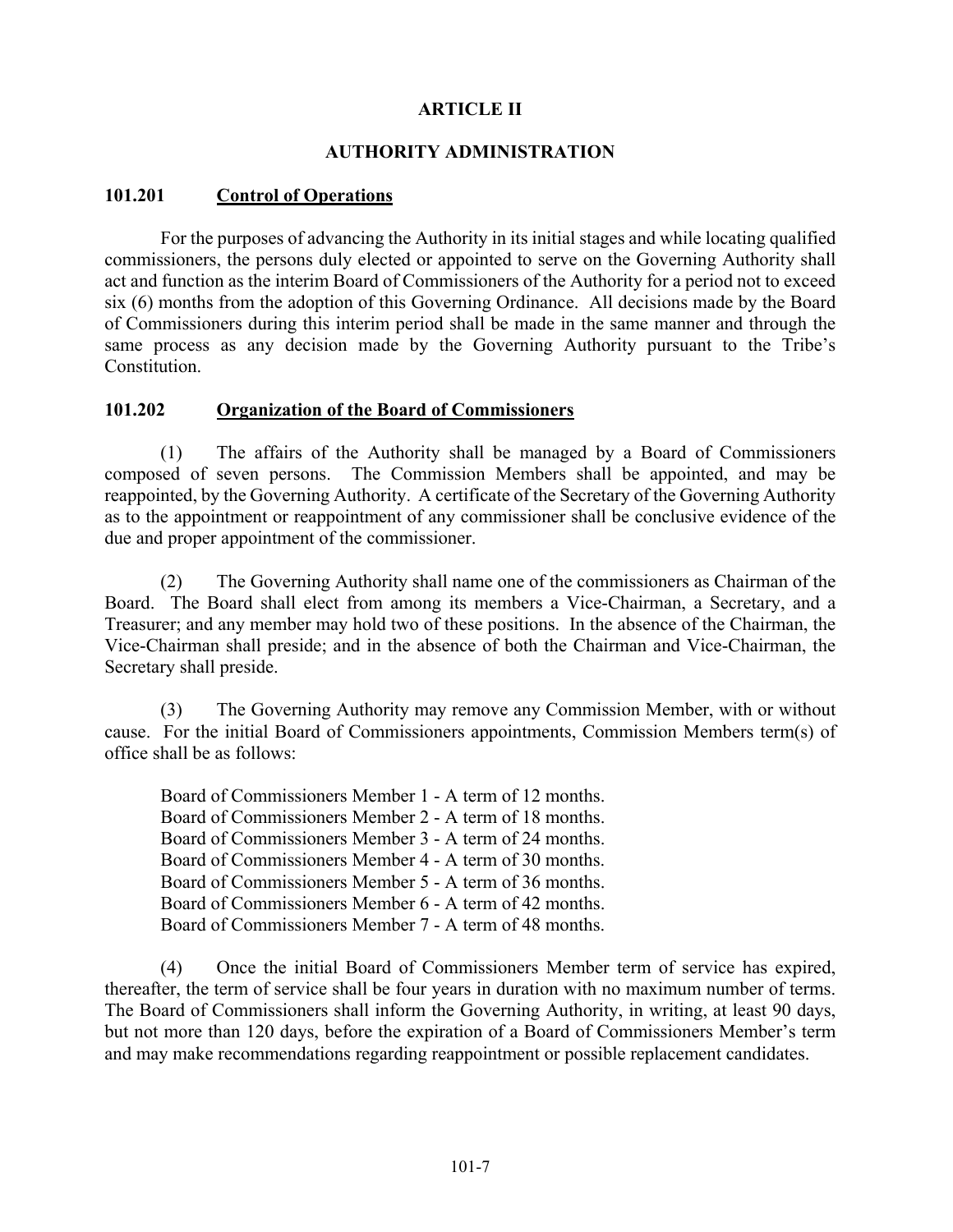(5) A resignation shall be effective upon receipt of written notice by the Board of Commissioners Chair or Governing Authority unless the notice specifies a later time of effectiveness. If a vacancy occurs, whether due to resignation or removal, a replacement Commission Member shall be selected by the Governing Authority to fill the vacancy and shall serve for the unexpired term of his or her predecessor.

#### **101.203 Board of Commissioners' Meetings**

 (1) The regularly scheduled meetings of the Board of Commissioners shall be established for each fiscal year in advance. The Board of Commissioners shall meet at least once during each quarter of the fiscal year at such dates, times and places as the Commission Members shall determine. In addition to the quarterly meetings, regularly scheduled meetings shall be held at such times as shall from time to time be fixed by the Chairperson. Special meetings of the Board of Commissioners for any purpose or purposes may be called at any time by the Authority General Manager, the Chairperson, or by a majority of Commission Members then in office.

 (2) Commission Members may participate in a meeting through the use of a conference telephone, electronic video screen communication, or other communications equipment, so long as all Board of Commissioners Members participating in such meeting can hear one another and arrangements are made for public participation at regularly scheduled meetings and, where time permits, any special meetings.

 (3) Participation in a meeting pursuant to this paragraph constitutes presence in person at that meeting if all of the following apply:

(a) Each Board of Commissioners' Member participating in the meeting can communicate with all of the other Commission Members.

(b) Each Board of Commissioners' Member is provided the means of participating in all matters before the Board of Commissioners, including the capacity to propose, or to interpose an objection to, a specific action to be taken by the Board of Commissioners.

(c) The Board of Commissioners adopts and implements some means of verifying both of the following:

(i) A person representing himself or herself to be a Commission Member communicating by telephone, electronic video screen, or other communications equipment is a Commission Member entitled to participate in such meeting.

(ii) All votes were made by such Commission Member and not by another person.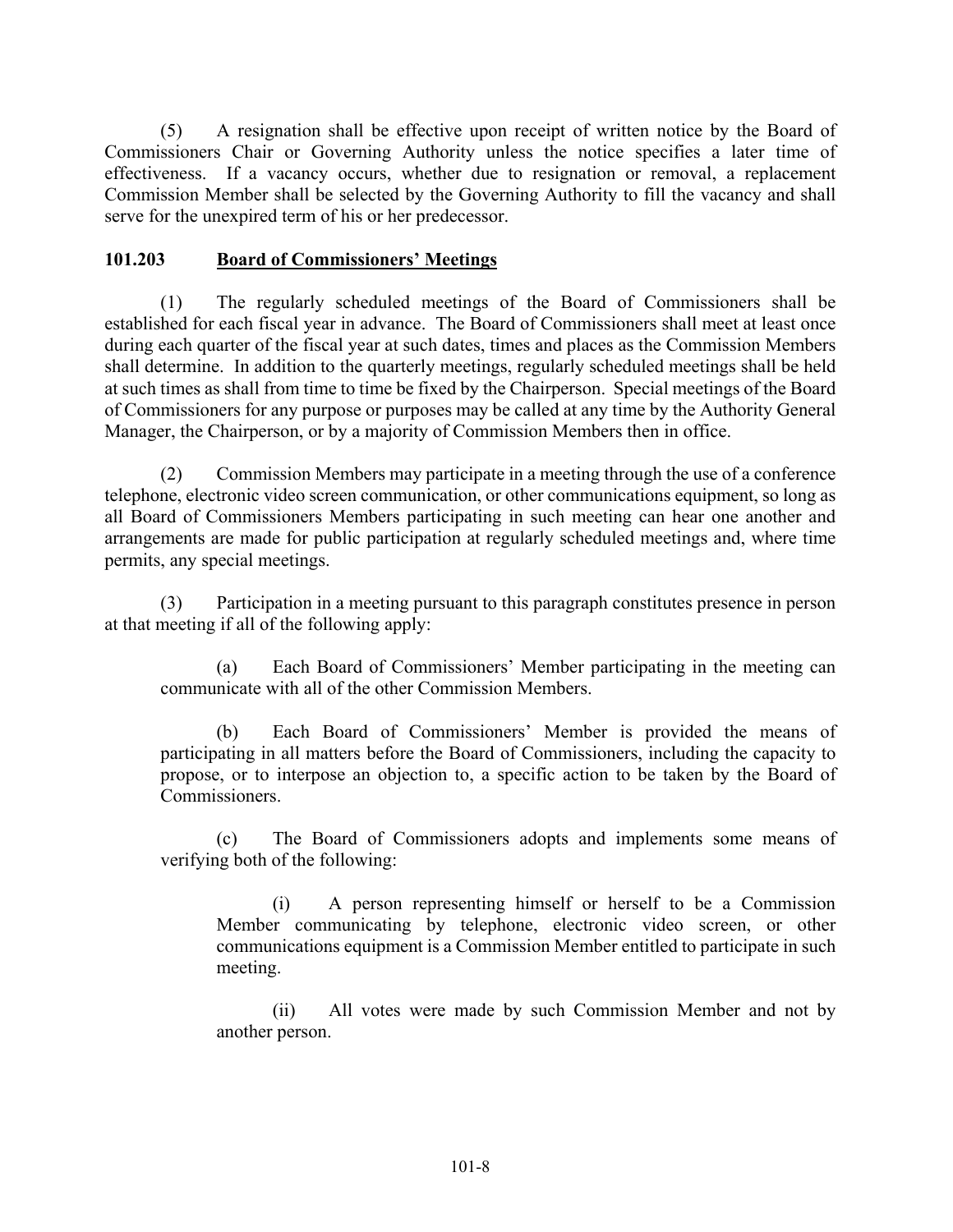(4) Notice of regularly scheduled and special meetings shall be given to the Board of Commissioners not less than six days prior to the meeting if delivered by first-class mail or not less than four days prior to the meeting if the notice is delivered personally, by telephone, by facsimile or by electronic mail; provided, however, that notice of special meetings shall not be sent solely by electronic mail. If mailed, such notice shall be deemed given when deposited in the United States mail, with first-class postage thereon prepaid, addressed to the Board of Commissioners' Member. The notice requirements contained in this 201.may be waived in writing by any Commission Member with respect to that Commission Member, either before or after the meeting. The attendance of any Board of Commissioners meeting without, as soon as reasonably practicable, protesting the lack of notice of such meeting shall constitute a waiver of notice by him or her. All waivers shall be made part of the minutes of the meetings. Waivers of notice for meetings shall be governed by the provisions of described herein.

 (5) A quorum for any Board of Commissioners' Meeting shall be four of the Commission Members then in office. A meeting at which a quorum is initially present may continue to transact business notwithstanding the withdrawal of a Commission Member, provided that any action taken is approved by the required number of Commission Members, as specified in this Governing Ordinance. A majority of the Board of Commissioners then present, whether or not constituting a quorum, may adjourn any meeting to another time and place.

 (6) Commission Members who have recused themselves on a particular matter will not be counted for purposes of determining whether a sufficient vote exists for purposes of actions taken by the Board of Commissioners on that matter.

 (7) In the case of an emergency situation involving matters upon which prompt action is necessary and in which it is not practicable to convene a regular or special meeting of the Board of Commissioners, the General Manager, the Chairperson, or a majority of Commission Members then in office may call an emergency meeting or special executive session of the Board of Commissioners consistent with the standards in the Authority's meeting policies then in effect. During a meeting prior to the emergency meeting, or at the beginning of the emergency meeting, the Board of Commissioners shall determine if an emergency exists under those standards.

 (8) Notice of an emergency meeting or special executive session shall be given to the Commission Members as soon as practicable and before the meeting is to be held. Such notice shall be delivered personally or by telephone, including a voice messaging system or other system or technology designed to record and communicate messages, by facsimile, by electronic mail or by other electronic means and shall be deemed given at that time. The notice requirements of this 201.may be waived in writing by any Commission Member with respect to that Commission Member, either before or after the meeting. The attendance of any Commission Member at an emergency meeting without, as soon as reasonably practicable, protesting the lack of notice of such emergency meeting shall constitute a waiver of notice by him or her. All waivers shall be made part of the minutes of the emergency meeting.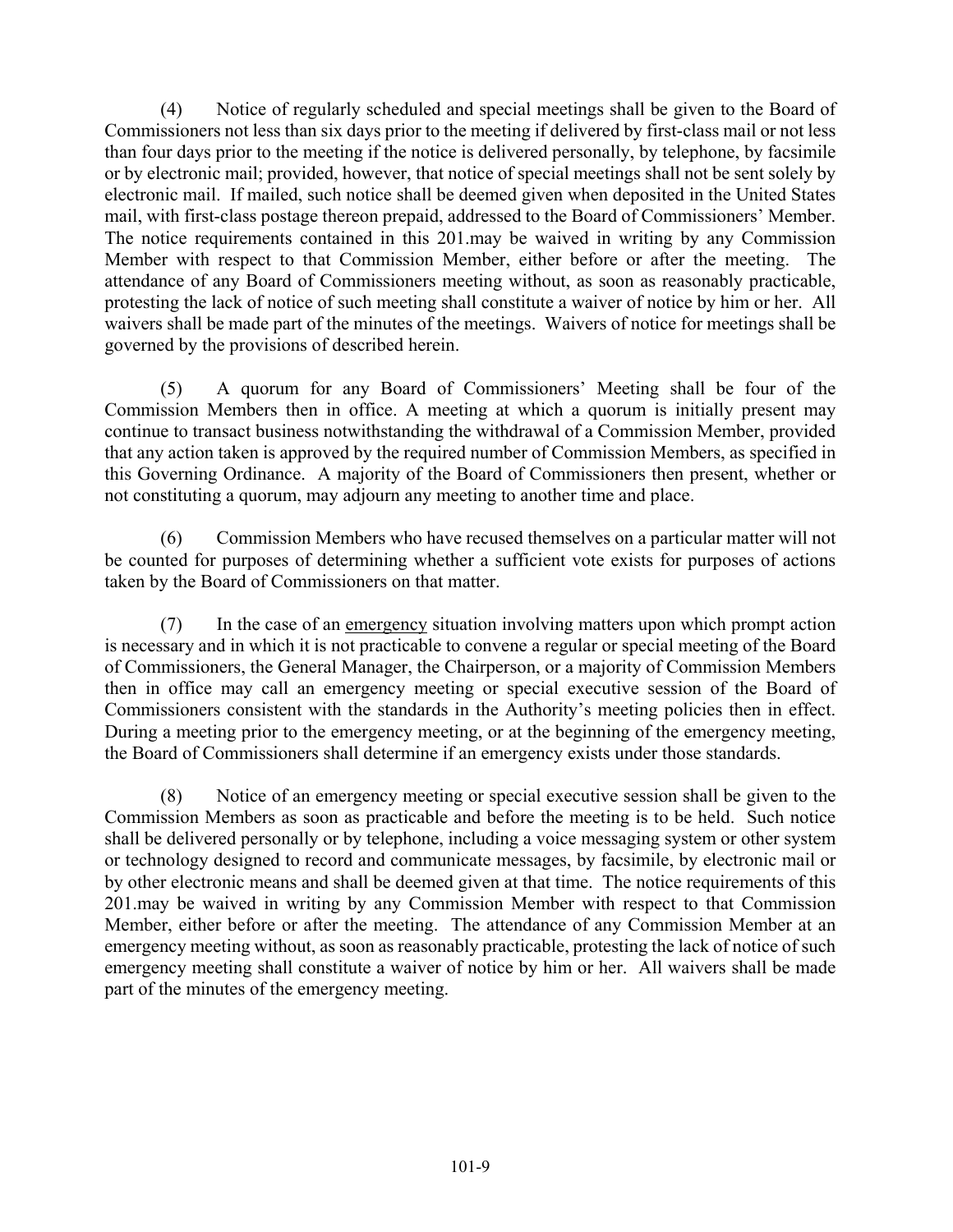#### **101.204 Board of Commissioners' Committees**

 (1) The Board of Commissioners may designate committees to serve at the pleasure of the Board of Commissioners. Appointments to such committees shall be made annually by a twothirds vote of the Commission Members then in office.

 (2) There shall be an Audit Committee of the Board of Commissioners consisting of two or more Commission Members. The Audit Committee shall have no powers of the Board of Commissioners but shall serve in an advisory capacity by reviewing the Authority's annual independent audit and preparing a report for the Board of Commissioners. The Audit Committee shall give recommendations and regular reports to the Board of Commissioners regarding compliance.

#### **101.205 Standard of Care**

 (1) Commission Members shall perform the duties of the Board of Commissioners, including duties as a Commission Member of any committee of the Board of Commissioners on which the Commission Member may serve, in good faith, in a manner that such Commission Member believes to be in the best interest of the Tribe and its members and with such care, including reasonable inquiry, as an ordinarily prudent person in a like situation would use under similar circumstances.

 (2) Reliance - In performing the duties of a Commission Member, a Commission Member shall be entitled to rely on information, opinions, reports or statements, including financial statements and other financial data, in each case prepared or presented by:

(a) One or more officers or employees of the Authority whom the Commission Member believes to be reliable and competent in the matters presented;

(b) Counsel, independent accountants or other persons as to matters that the Commission Member believes to be within such person's professional or expert competence; or

(c) A committee of the Commission upon which a Commission Member does not serve, as to matters within its designated authority, which committee the Board of Commissioners believes to merit confidence, so long as, in any such case, the Commission Member acts in good faith, makes any reasonable inquiry when the need therefor is indicated by the circumstances and acts without knowledge that would cause such reliance to be unwarranted.

 (2) No Liability- A person who performs the duties of a Commission Member shall have no liability to the Authority, any other Commission Member or any other person based upon any failure or alleged failure to discharge that person's obligations as a Commission Member, including, without limiting the generality of the foregoing, any actions or omissions that exceed or defeat a public or charitable purpose to which the Authority, or assets held by it, are dedicated.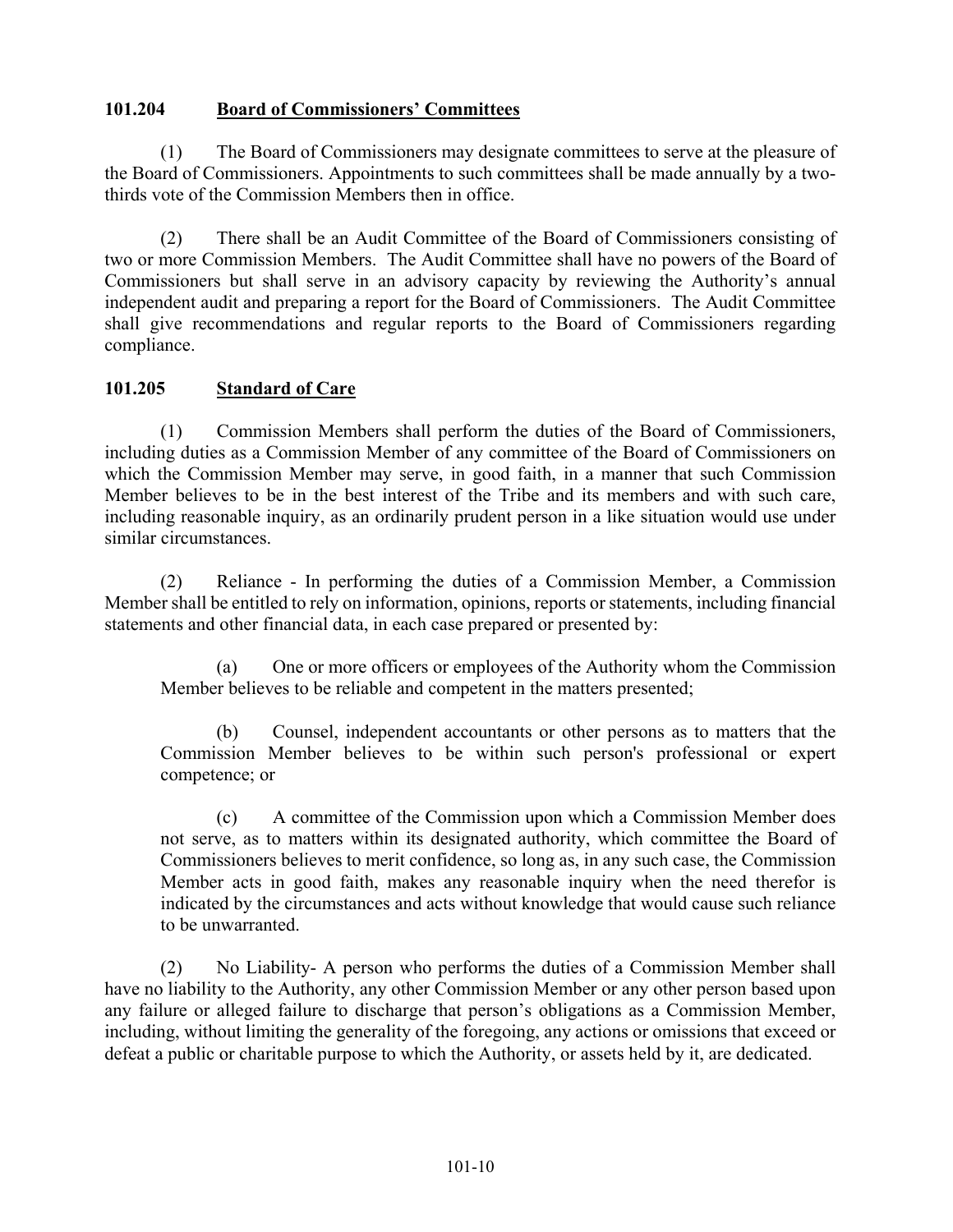(3) Self-Dealing Transactions - The Board of Commissioners shall not approve a transaction to which the Authority is a party and in which one or more of the Commission Members or their employers has a material financial interest.

#### **101.206 Allocation Plan**

 The Authority shall not conduct any activity for profit. All revenues of the Authority shall be allocated in accordance with an Allocation Plan approved by the Governing Authority.

#### **101.207 Compensation and Reimbursement**

 Commission Members may receive compensation, which may take the form of an annual retainer and/or fees for attending each meeting of the Board of Commissioners, or its Committees, as determined by the Board of Commissioners, in order to ensure the fullest participation in the decisions of the Authority and to avoid hardship on the part of the Commission Members. Such determination may include compensation that differs for the Board of Commissioners Chairperson, chairs of its Committees, and other Board of Commissioners' Members. Commission Members may be reimbursed for expenses incurred in attending its meetings, and the Board of Commissioners in its discretion may propose a fee to be paid to its Commission Members on a permeeting or annual basis. All decisions relating to compensation and reimbursement shall be in accordance with the Allocation Plan approved by the Governing Authority as set forth in 201.206 above.

#### **101.208 Board of Commissioners' Powers and Duties**

 (1) Subject to applicable laws, regulations, the Tribe's Constitution and By-Laws, and solely in furtherance of the mission set forth in this Governing Ordinance, the Authority's powers include the following:

 (2) To sue and be sued in its corporate name, upon any contract, claim or obligation arising out of its activities under this ordinance and to agree by contract to waive any immunity from suit which it might otherwise have; but the Tribe shall not be liable for the debts or obligations of the Authority; except insofar as expressly authorized by this ordinance.

(3) To adopt and use a corporate seal.

 (4) To enter into agreements, contracts and understandings with any governmental agency, federal, state or local, or any person, partnership, corporation or Indian tribe.

 (5) To lease property from the Tribe and others for such periods as are authorized by law, and to hold and manage or to sublease the same.

 (6) To borrow money, to issue temporary or long-term evidence of indebtedness; and to repay the same.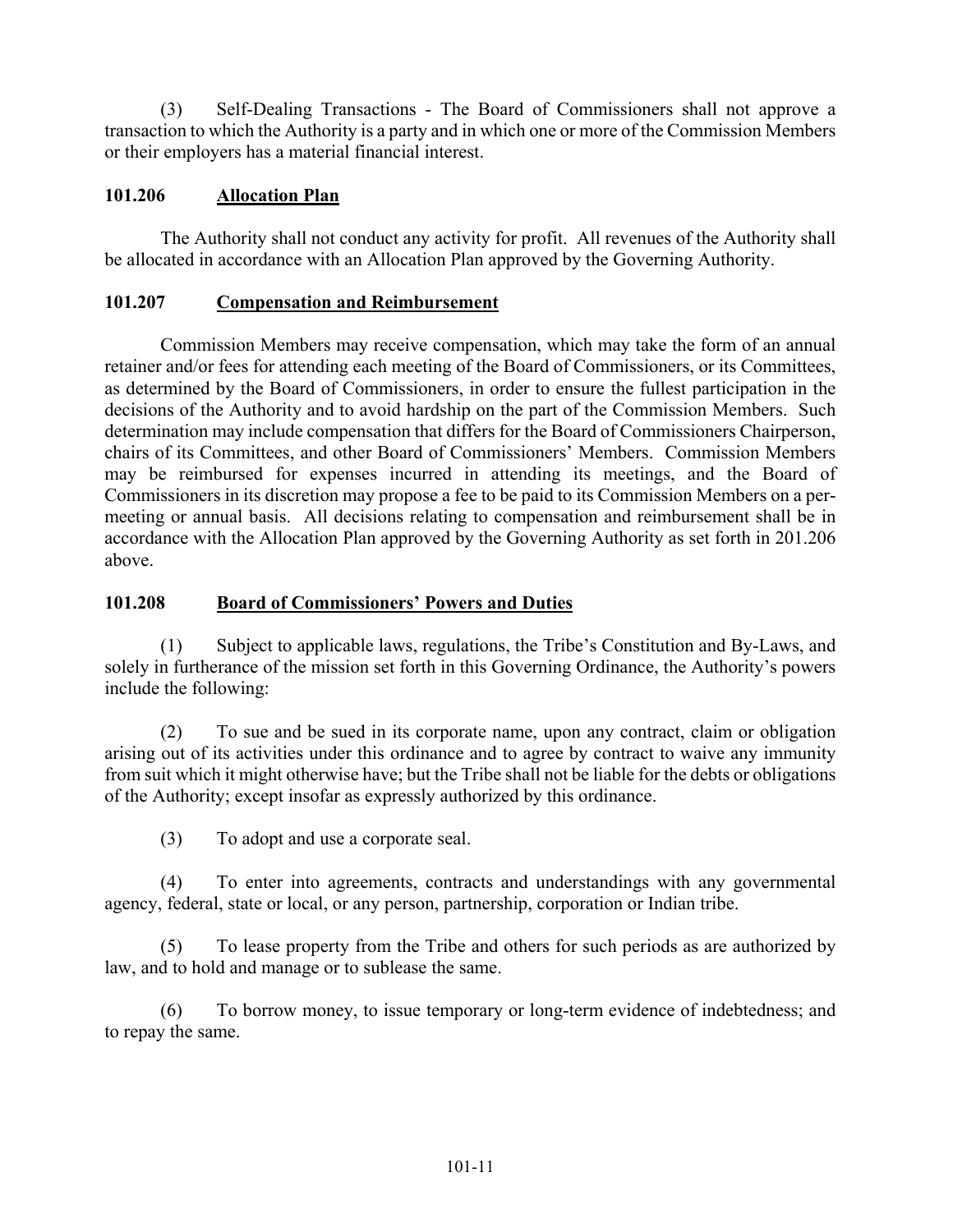(7) To pledge the assets and receipts of the Authority as security for debts; and to acquire, sell, lease, exchange, transfer or assign personal property or interests therein.

 (8) To purchase land or interests in land or take the same by gift; to lease land or interests in land to the extent provided by law.

 (9) To purchase insurance in any stock or mutual company for any property or against any risks or hazards.

(10) To invest such funds as are not required for immediate disbursement.

(11) To establish and maintain such bank accounts as may be necessary or convenient.

 (12) To employ technical and maintenance personnel and such other officers and employees, permanent or temporary, as it may require; and to delegate to such officers and employees such powers or duties as the Board shall deem proper.

 (13) To take such further actions as are commonly engaged in by corporate bodies of this character as the Board of Commissioners may deem necessary and desirable to effectuate the mission of the Authority.

 (14) To adopt such bylaws as the Board of Commissioners deems necessary and appropriate, consistent with this Governing Ordinance.

#### **101.209 Records**

 (1) The books, records and property of the Authority, including current financial and operating statements, shall be kept on file in the main office of the Authority and shall be available for inspection at all reasonable times by authorized representatives of Board of Commissioners and, upon notice, to the Governing Authority.

 (2) Information regarding the Authority and its operations must be kept confidential, including information received by the Authority that is subject to a confidentiality obligation. Information considered by the Authority as non-confidential shall be publicly available at the requesting recipient's expense.

 (3) Financial statements and annual reports shall be prepared as soon as reasonably practicable after the close of the fiscal year. Such financial statements shall be accompanied by any report thereon of independent accountants, or, if there is no such report, the certificate of an authorized officer of the Authority that such statements were prepared without audit, under generally accepted accounting principles, from the books and records of the Authority. Financial statements, books, records, and property of the Authority shall be available for inspection at all reasonable times by authorized representatives of the Board of Commissioners and the Governing Authority.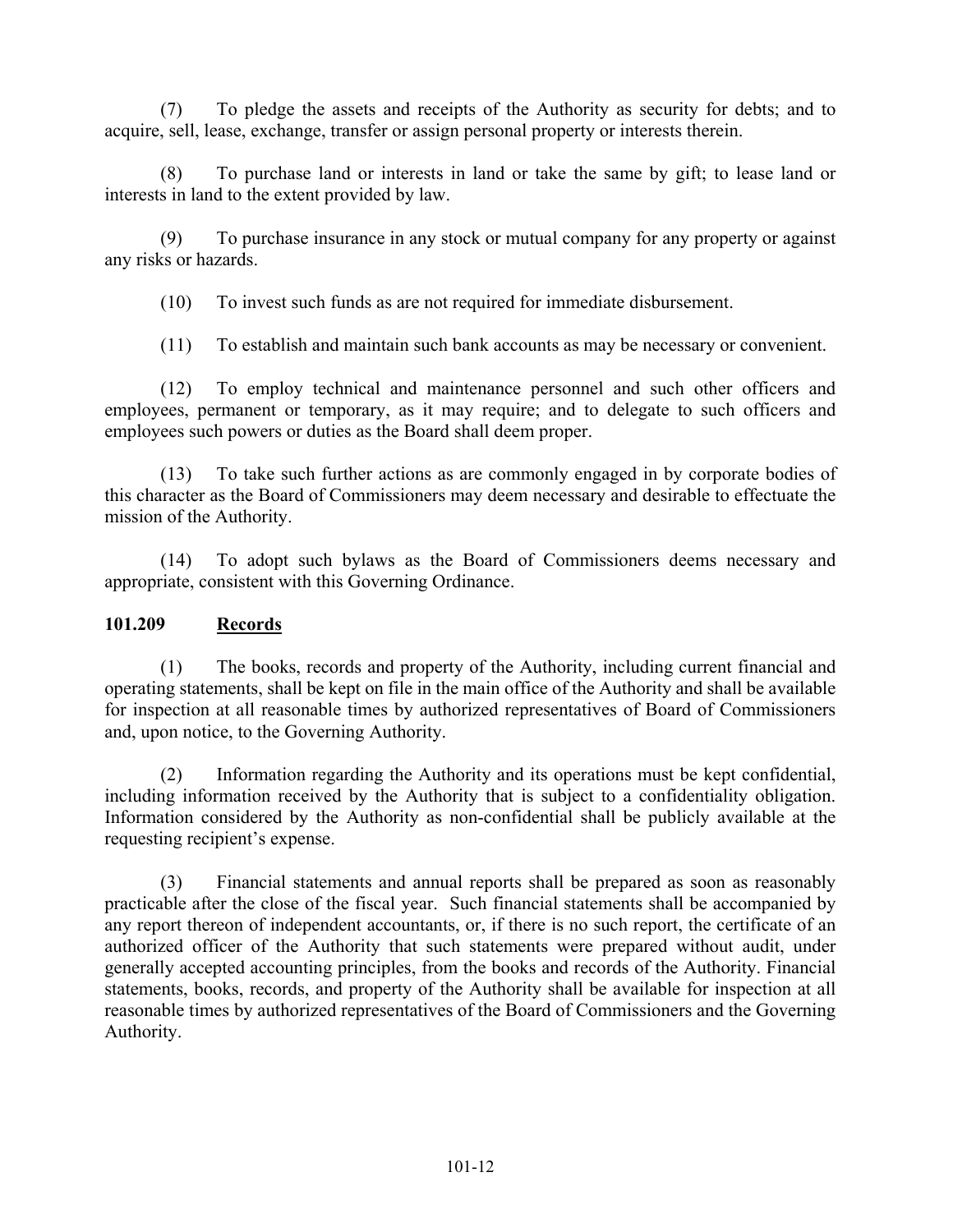(4) The Board of Commissioners shall keep or cause to be kept a minute book that shall be available for public inspection during the Authority's normal business hours and shall contain:

(a) The record of all meetings of the Board of Commissioners, including:

(i) The date, place, those attending the proceedings thereof (other than members of the public).

- (ii) A copy of the notice of the meeting and when and how given.
- (iii) Waivers of notice of meeting.
- (iv) Written consents to hold meeting.
- (v) Written approvals of minutes of meeting

(vi) All meeting Minutes, including Minutes of committee meetings of the Board of Commissioners.

#### (5) A current copy of this Governing Ordinance and subsequent amendments.

Every Commission Member shall have the right at any reasonable time to inspect and copy all books, records, and documents, and to inspect the physical properties of the Authority. No Commission Member shall use or disseminate any non-public information obtained as a result of any such inspection, or otherwise in his or her capacity as a Commission Member, for his or her own personal gain, to the detriment of the Authority or to the detriment of any competitors of any entity with which the Commission Member is affiliated except in connection with the enforcement of a tariff, contract or applicable law and consistent with the Authority policy regarding confidential information.

#### **101.210 General Manager**

 (1) The Board of Commissioners shall hire a General Manager who will be employed under a written employment contract and be responsible to the Board of Commissioners. The Board of Commissioners shall establish policies and procedures, giving usual and essential latitude to the General Manager and his delegated employees, but establishing limitations on amounts which may be expended without specific approval by the Board of Commissioners.

 (2) The General Manager shall, among other things, execute the general policies formulated by the Board of Commissioners and organize the operation of the Authority into departments, each with its own specific duties and responsibilities. The General Manager must have experience in the management or operation of a broadband utility service or experience relevant to the operation of a corporation. The General Manager may hire or contract with such staff as is necessary to fulfill the purposes of the Authority.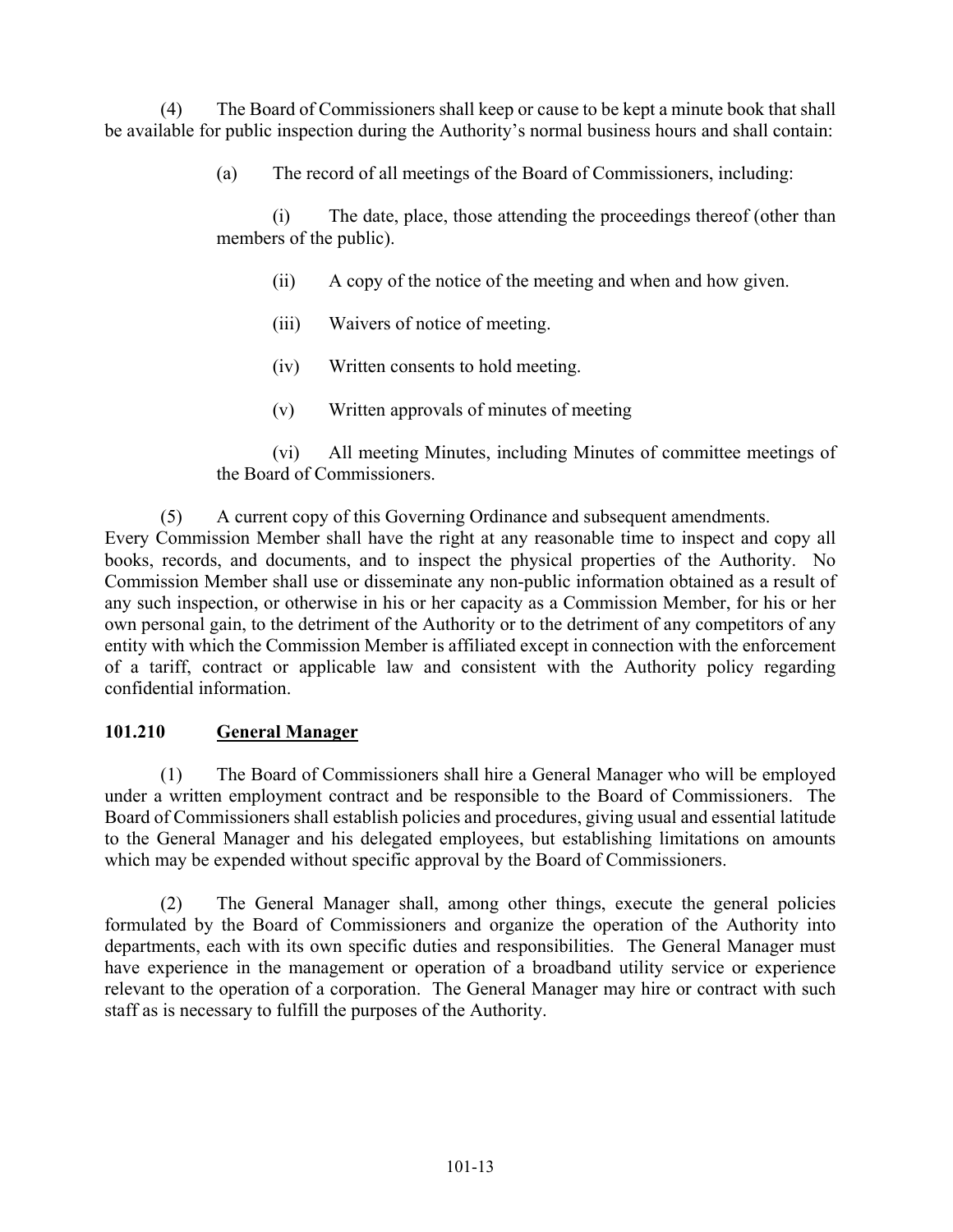(3) The authority of the General Manager to execute legal instruments on behalf of the Authority may be delegated by the General Manager to officers and employees of the Authority on a general or limited basis with the prior approval of the Board of Commissioners. The delegations to the General Manager and his/her duties and responsibilities shall be specified in the applicable Board of Commissioners' policies.

(4) The General Manager's responsibilities shall include:

(a) Executing the general policies formulated by the Board of Commissioners**.** 

(b) Organizing the operation of the Authority into departments, each with its own specific duties and responsibilities.

(c) Managing the business and operating affairs of the Authority.

(d) Exercising best judgement in the determination of the ways and means by which the general policy set forth by the Board of Commissioners is effectuated.

(e) Preparing plans and annual budgets; and make suggestions as to policies and any proposals for improvements.

(f) Delegating only those management duties that are not specifically designated by the Board of Commissioners as duties to be performed exclusively by the General Manager.

(g) Exercising responsibility and oversight over Authority employees and departments carrying out their assignments.

(h) Ensuring compliance with approved budgets and policies and procedures approved by the Board of Commissioners relating to standards, programs inspection, cost control, employee relations and service training.

(i) Rendering regular reports to the Board of Commissioners and performing all other functions and duties specified in the Plan of Operation for the General Manager.

(j) Employing competent department heads for the usual functional responsibilities for each department.

(k) Performing all duties incident to the position of General Manager and such other duties as from time to time may be assigned the General Manager by the Board of Commissioners.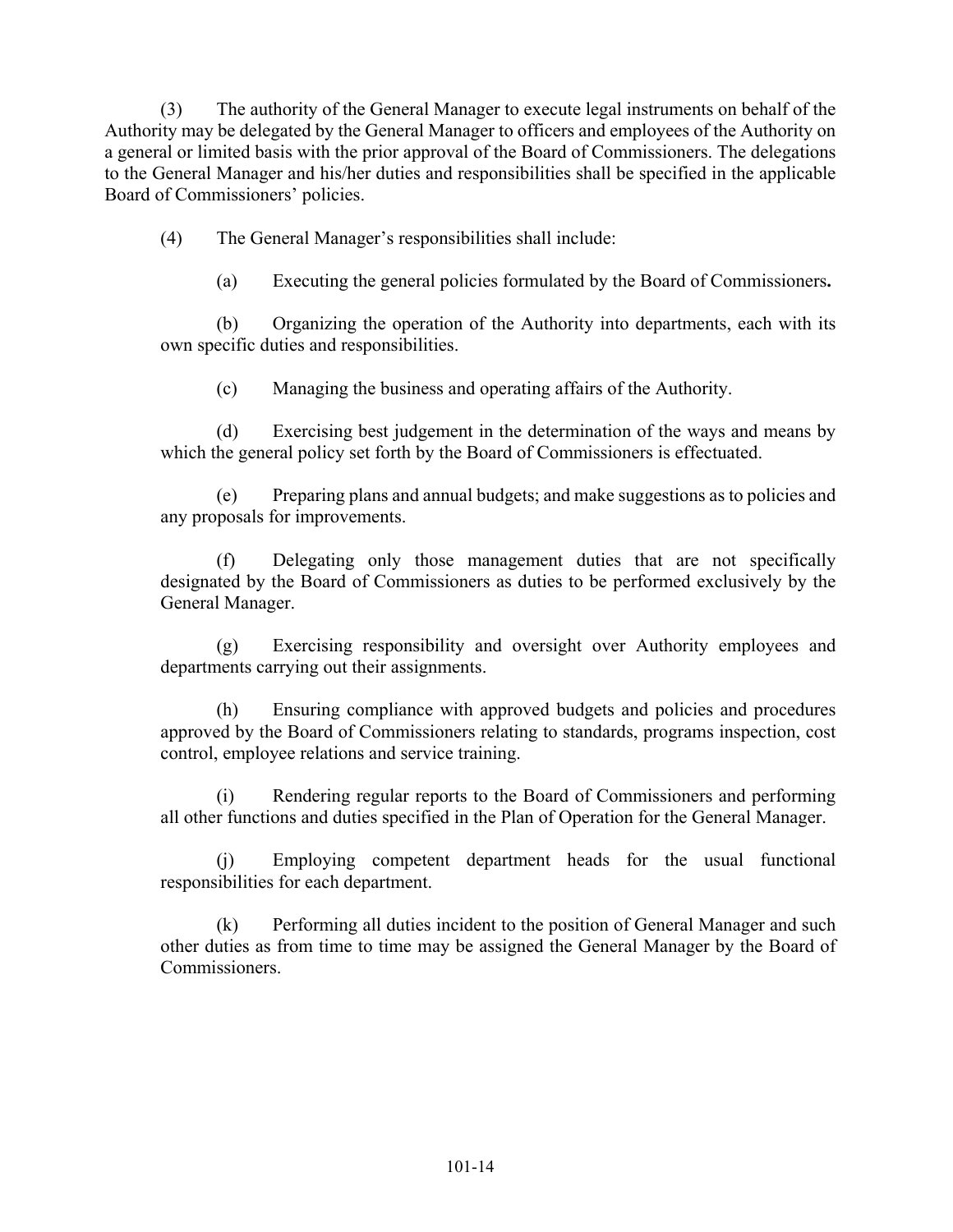#### **101.211 Indemnification of Commission Members and Employees**

 The Authority shall indemnify any current or former officer, employee, or Commission Member of the Board of Commissioners from any and all claims, losses, damages, costs, injuries and liabilities of every kind arising directly or indirectly from the conduct, activities, operations, acts, and omissions of the Authority. Such rights of indemnification and reimbursement shall not be deemed exclusive of any other rights which such officer, employee, or Commission Member of the Board of Commissioners may be entitled to receive.

#### **101.212 Accounting and Fiscal Year**

 The fiscal year of the Authority shall be the same as the Governing Authority's fiscal year. A modern accounting system shall be established and installed in conformity with accounting principles generally accepted in the utility business. The accounting system shall insure the availability of information as may be necessary to comply with any applicable regulatory requirements.

#### **101.213 Insurance**

 Insurance, including liability insurance, adequate and sufficient to protect the interest of the Authority from loss by fire or other disaster shall be on all property of the Authority. Insurance will be obtained, as required, including but not limited to the following:

 (1) Comprehensive Motor Vehicle Liability Insurance covering the Board of Commissioners, officers, employees and representatives and agents of each.

(2) Worker's compensation and employer's liability insurance.

 (3) Comprehensive general liability insurance on an occurrence basis against claims of bodily injuries, death or property damages, or any other hazards associated with the broadband utility business.

- (4) Premises medical coverage.
- (5) Fire and other disaster insurance.
- (6) Umbrella or excess liability coverage, as necessary.

#### **101.214 Reports to Governing Authority**

 The Board of Commissioners shall submit a report to the Governing Authority on an annual basis. The report shall include, but not be limited to:

(1) Authority financial conditions.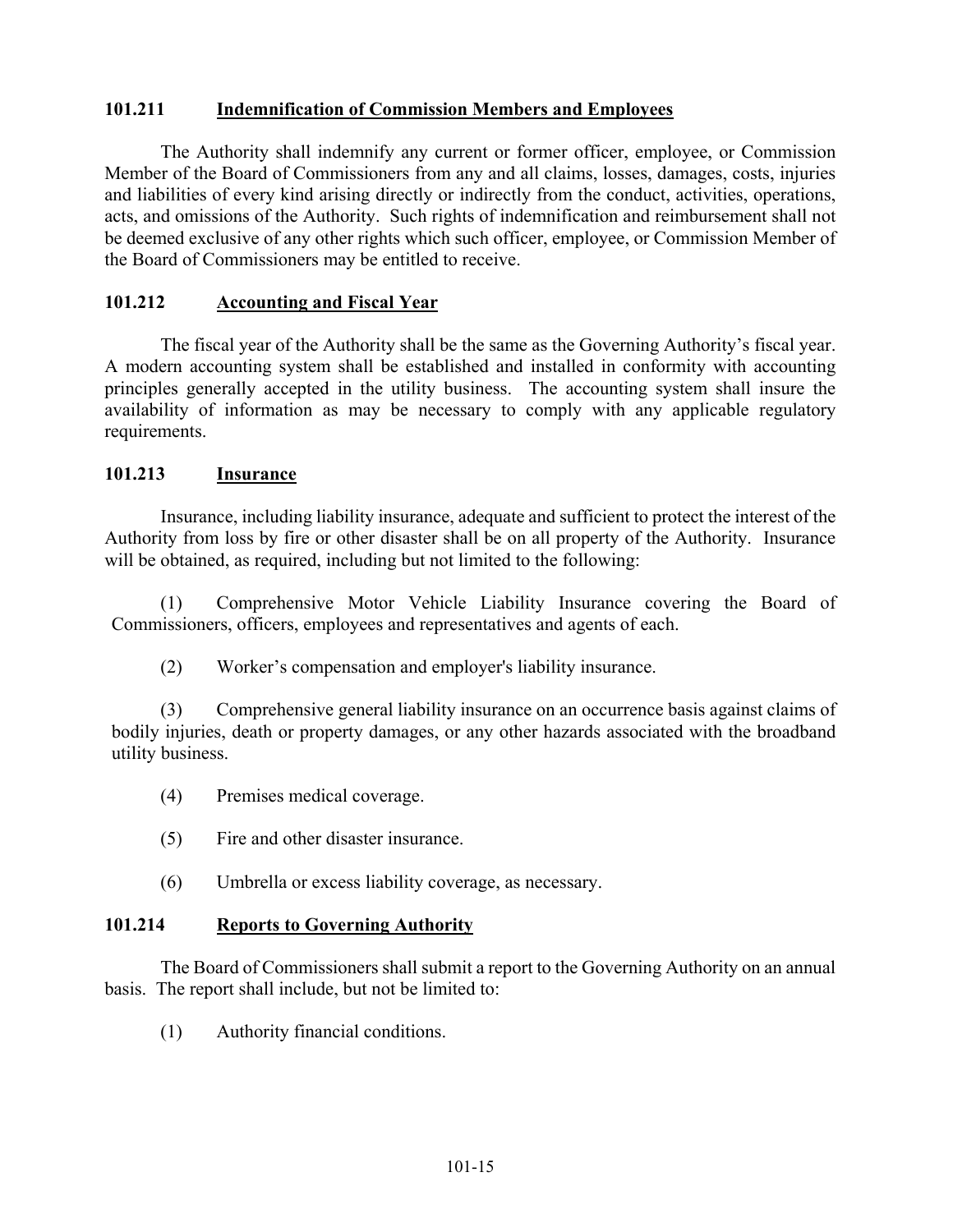- (2) Authority proposed budget for the upcoming fiscal year.
- (3) Rates for various classes of consumers.
- (4) Progress on the Authority's mission.
- (5) Other pertinent utility matters.
- (6) Any actions that the Authority plans to take in the upcoming year.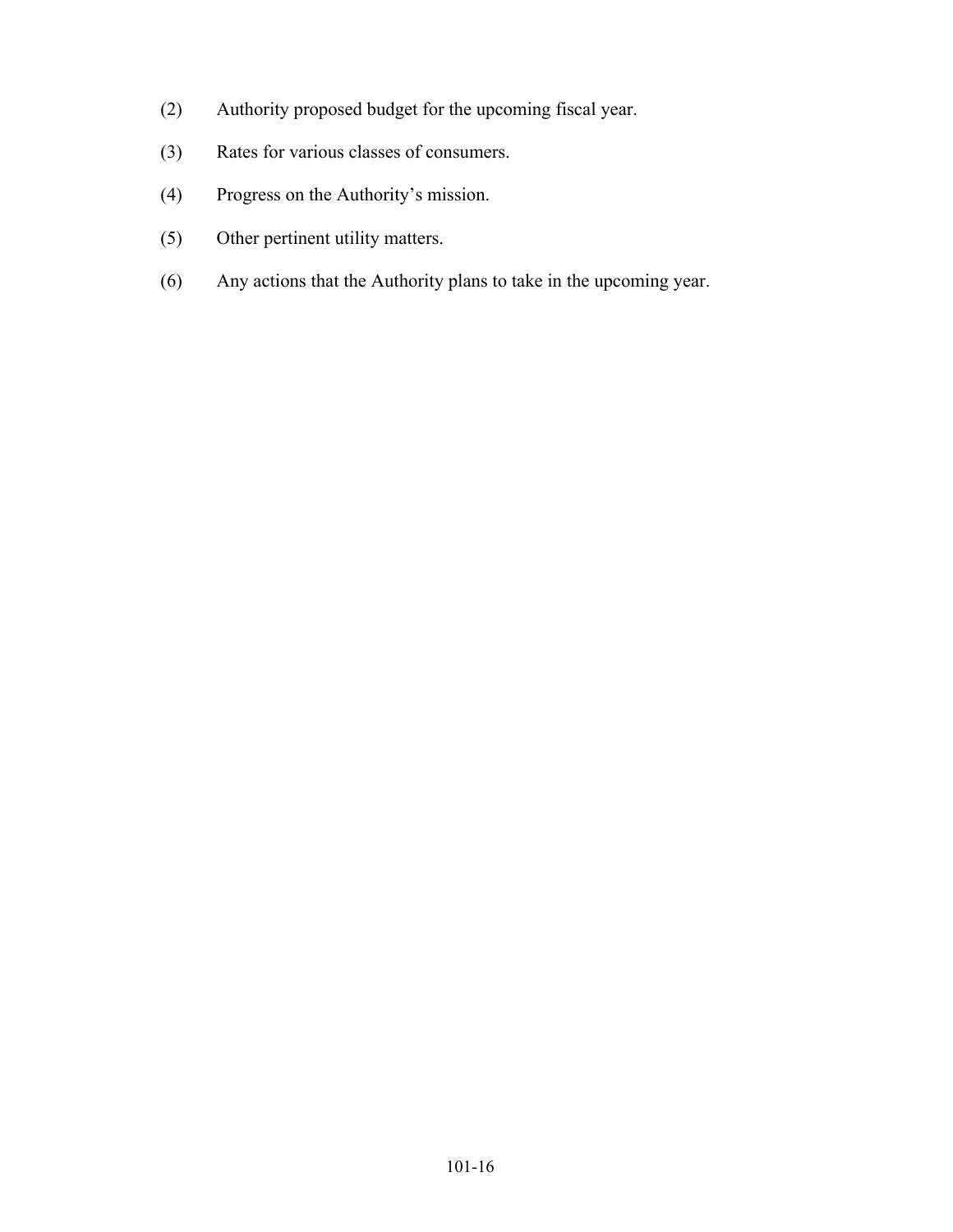#### **ARTICLE III**

#### **AUTHORITY OPERATIONS**

#### **101.301 Authority Implementation Plan**

 (1) Prior to engaging in Broadband Utility Services, the Authority shall prepare and present to the Governing Authority for its approval an Authority Implementation Plan for the provision of Broadband Utility Services. The Implementation Plan may be modified from time to time by the Authority with the approval of the Governing Authority and must be modified upon the direction of the Governing Authority. The Authority shall maintain a current version on file available for inspection by authorized representatives of the Board of Commissioners.

 (2) The size of both the business and operating sides of the organization is dependent upon the service area, the number of customers and whether the services for each are performed internally or by an external third party. Accordingly, the development of the Authority Implementation Plan will depend on the same factors. Therefore, an outline of topics the Authority should consider for inclusion in its Implementation Plan can be found attached to this document as **Exhibit B**.

#### **101.302 Business Practice Materials**

 (1) The General Manager shall prepare and present to the Board of Commissioners for its approval, Business Practice Manuals (BPMs), as herein defined, for the Authority. BPMs shall include such information as the Board of Commissioners and/or the General Manager determine should be included pursuant to the Authority's Mission.

 (2) BPMs are supplemental to the Governing Ordinance and shall be consistent with the Authority's Implementation Plan. BPMs may be altered, amended, or repealed by the Board of Commissioners at any regular or special meeting, provided notice of such meeting shall have contained a copy of the proposed alteration, amendment, or repeal and shall be at least fourteen (14) days prior to the meeting.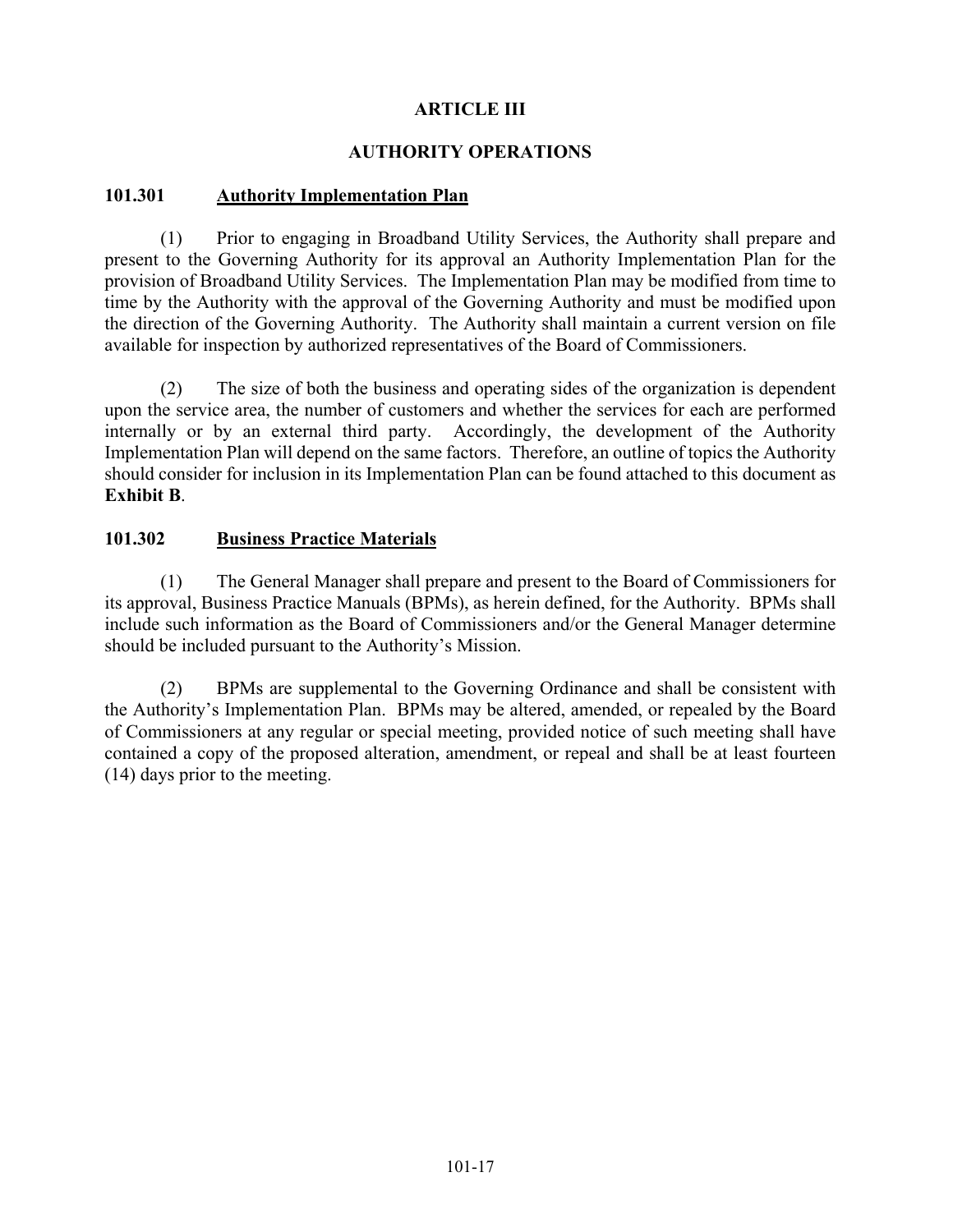# **EXHIBIT A**  Sault Tribe Broadband Utility Authority Administration Address and Contact Information

- Address: 523 Ashmun St. Sault Ste. Marie, MI 49783
- Contact: Larry Jacques Planning and Development Department Sault Ste. Marie Tribe of Chippewa Indians 906-635-6050 ext. 26049 LJacques@saulttribe.net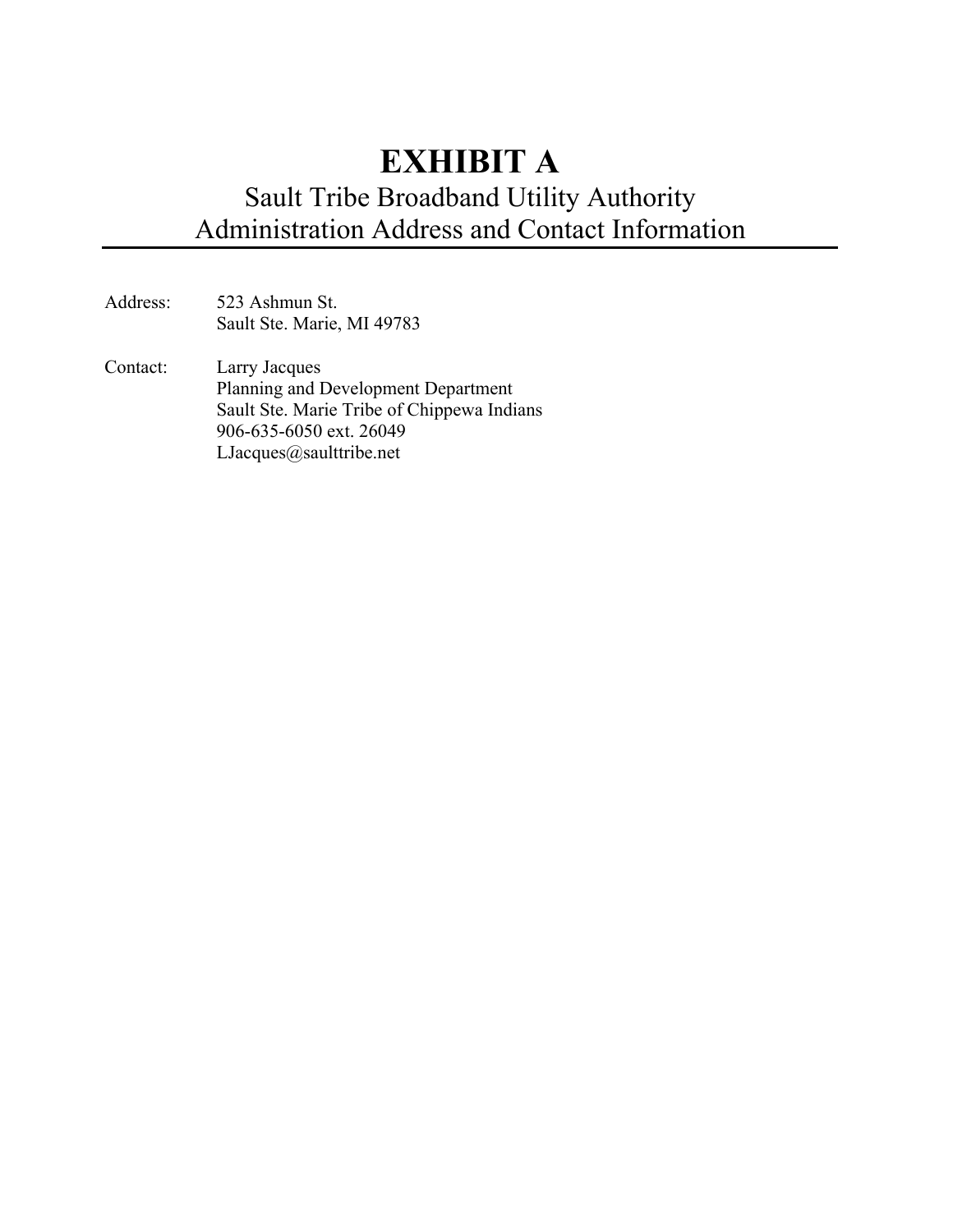# **EXHIBIT B**

# Sault Tribe Broadband Utility Authority Initial Implementation Plan Outline

# **I. Authority Organizational Structure**

- A. Organizational Overview
- B. Governance
	- 1. Officers
	- 2. Board of Commissioners' Committees
- C. Authority Operations
	- 1. Resource Planning
	- 2. Portfolio Operations
	- 3. Broadband Efficiency
	- 4. Rate Setting
	- 5. Financial Management/Accounting
	- 6. Customer Services
	- 7. Legal and Regulatory Representation
- D. Staffing
	- 1. Roles and Functions

# **II. Start-up Plan and Funding**

- A. Staffing Requirements
- B. Capital Requirements
- C. Start-up Activities and Costs
	- 1. Start-up Cost Summary
	- 2. Estimated Staffing Costs
	- 3. Estimated Infrastructure Costs
	- 4. Utility Implementation and Transaction Charges
	- 5. Estimates of Third-Party Contractor Costs
- D. Financing Plan
	- 1. Working Capital
	- 2. Pro Forma

# **III. Financial Plan**

- A. Description of Authority's Cash Flow Analysis
	- 1. Cost Operations
	- 2. Revenues Operations
	- 3. Cash Flow Analysis Results
- B. Authority's Financing
	- 1. Start-up
	- 2. Working Capital